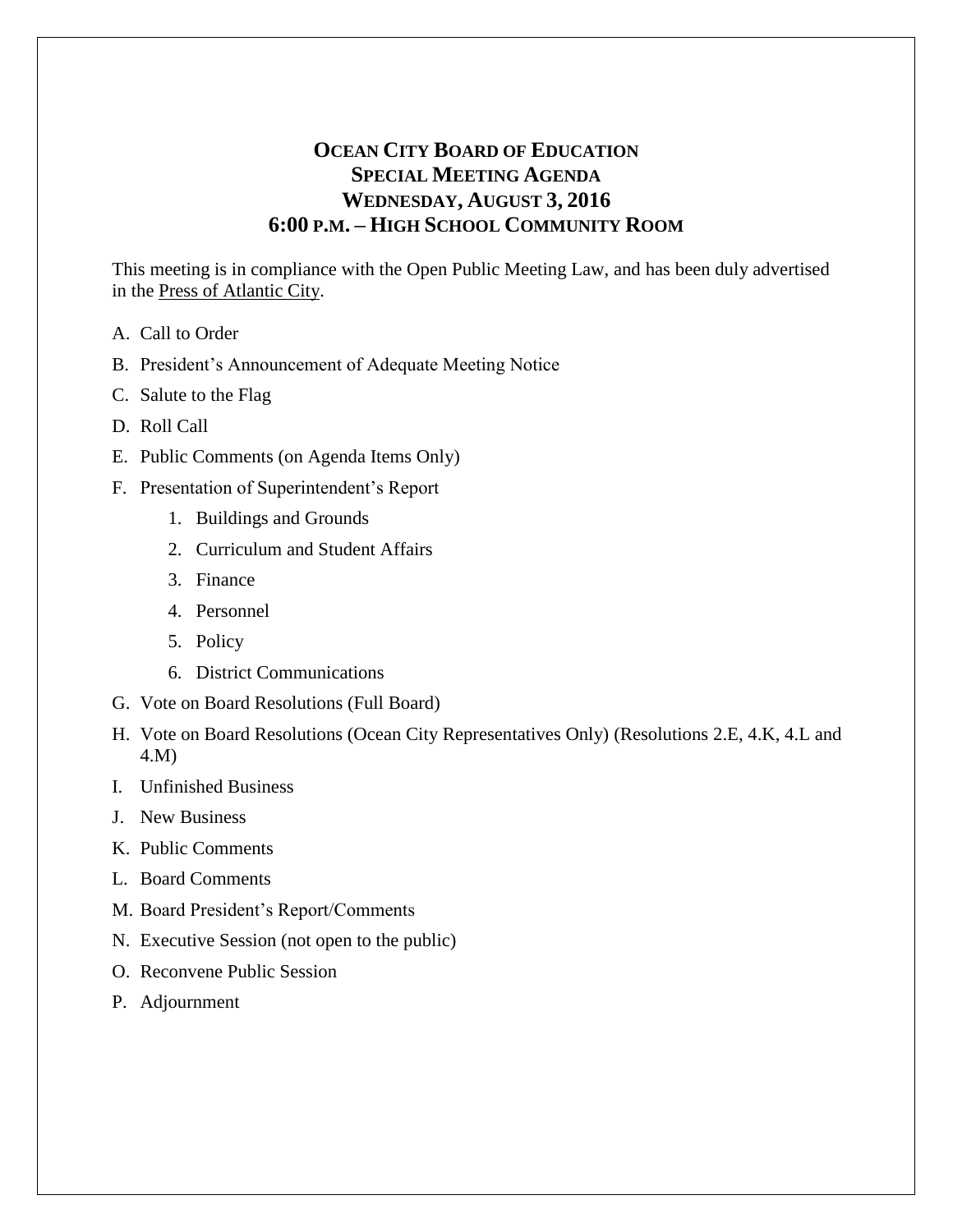#### **OFFICE OF THE**

#### **SUPERINTENDENT OF SCHOOLS**

**TO:** Ocean City Board of Education

### **FROM: Dr. Kathleen Taylor, Superintendent of Schools**

**RE:** August 3, 2016 Special Board Meeting

**MOTION:** Based on the recommendation of the Superintendent of Schools, the following resolution is presented for formal approval by the Board of Education.

### **1. Buildings and Grounds**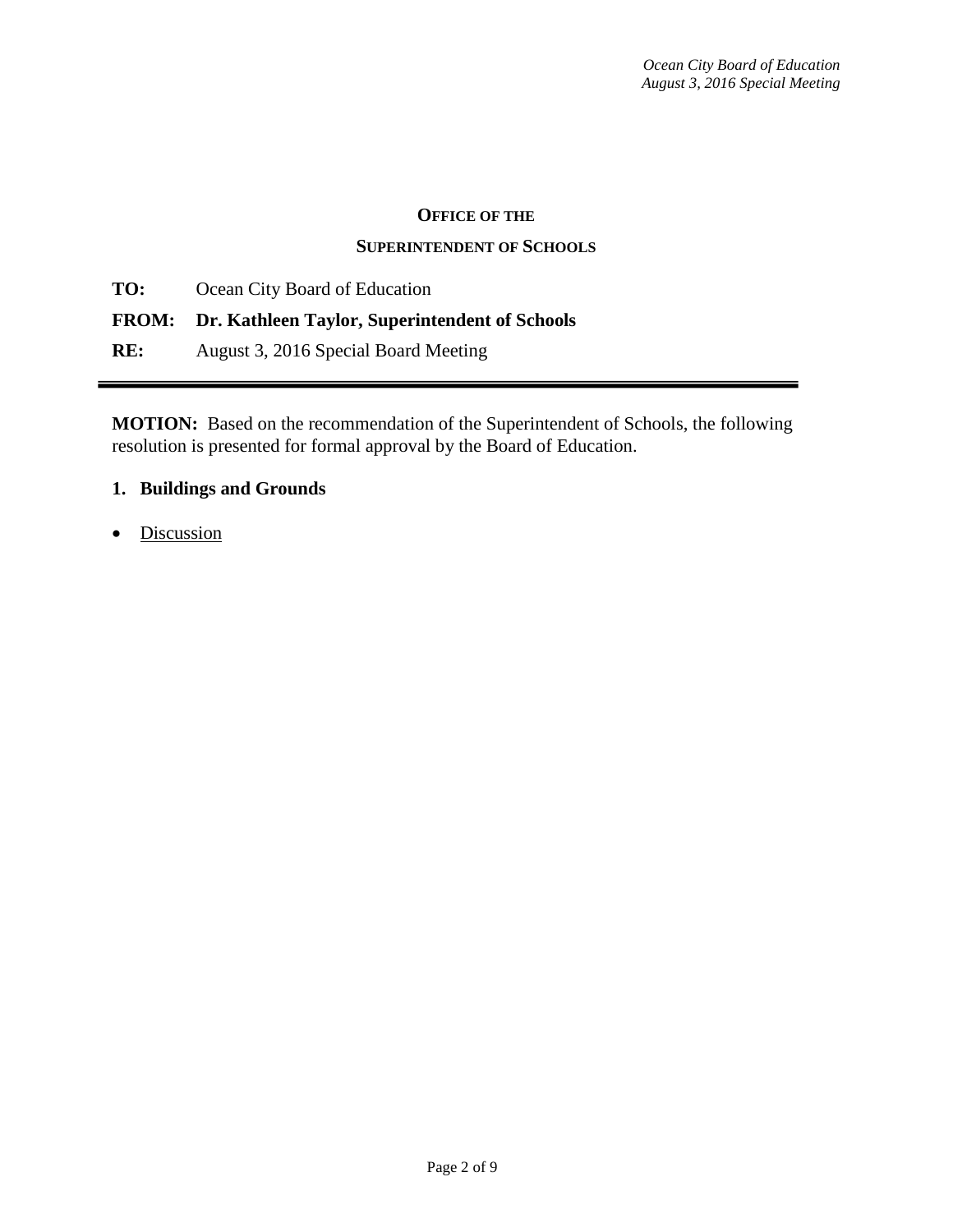### **2. Curriculum and Student Affairs**

A. Harassment, Intimidation and Bullying-Investigations, Trainings and Programs (HIB-ITP) (Attachment #2.A) The Board acknowledges the submission of the attached HIB-ITP Report occurring from

January 1, 2016 – June 30, 2016 (Report Period 2) to the New Jersey Department of Education.

B. Electronic Violence and Vandalism Reporting System (EVVRS) (Attachment #2.B) The Board acknowledges the submission of the attached EVVRS incidents occurring from January 1, 2016 – June 30, 2016 (Report Period 2) to the New Jersey Department of Education.

#### C. School Self-Assessment

The Board approves the submission of the New Jersey Department of Education School Self-Assessment for Determining Grades under the *Anti-Bullying Bill Rights Act* for July 1, 2015 – June 30, 2106. The schools' grades are as follows:

| $OCHS - 71(78)$ | $OCIS - 75(78)$ | $OCPS - 75(78)$ |
|-----------------|-----------------|-----------------|
|-----------------|-----------------|-----------------|

#### D. Nursing Services Plan

The Board adopts the School District's Nursing Services Plan for the 2016-17 school year that describes nursing services for students provided by School Nurses Rosemary Millar, Connie Meng, and Alice Wolf in consultation with the school physician, Dr. Jerry Horowitz.

- E. Intermediate School Field Trip Request (Attachment #2.E) **(Ocean City Representatives Only)** The Board approves the attached Intermediate School Field Trip list.
- Discussion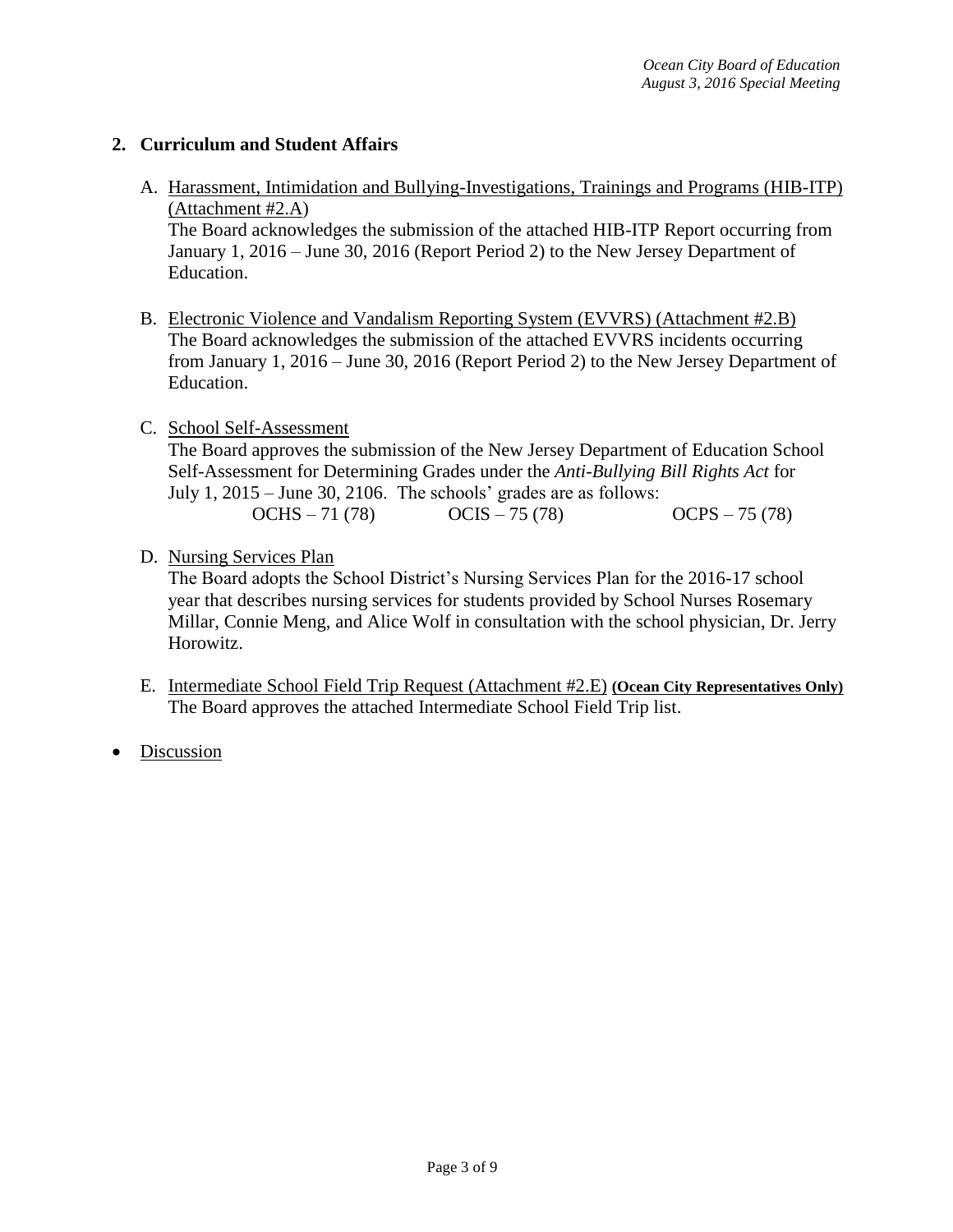### **3. Finance**

#### A. Transportation Contract

The Board accepts the following transportation bids for 2016-17 Student Transportation Services – Athletics / Field Trips / Shuttles subject to contract approval by the Executive County Superintendent of Schools:

2016-17 Student Transportation Services (17-2) – Athletics / Field Trips / Shuttles Sheppard Bus Service **Base Bid** \$1,218

And awards the Base Bid to Sheppard Bus Service in the amount of \$1,218.00 per diem.

#### B. Transportation Contract

The Board accepts the following transportation bids for 2016-17 Student Transportation Services – Charter and Non Public Transportation subject to contract approval by the Executive County Superintendent of Schools:

2016-17 Student Transportation Services (17-3) – Charter and Non Public Transportation Sheppard Bus Service Base Bid \$336 per diem

And awards the Base Bid to Sheppard Bus Service in the amount of \$336.00 per diem.

### C. Renewal of Transportation Contract

The Board approves renewal of the transportation contract with Sheppard Bus Services, Inc. for route to/from CMCTECH in the amount of \$48,769.20 for the 2016-17 school year.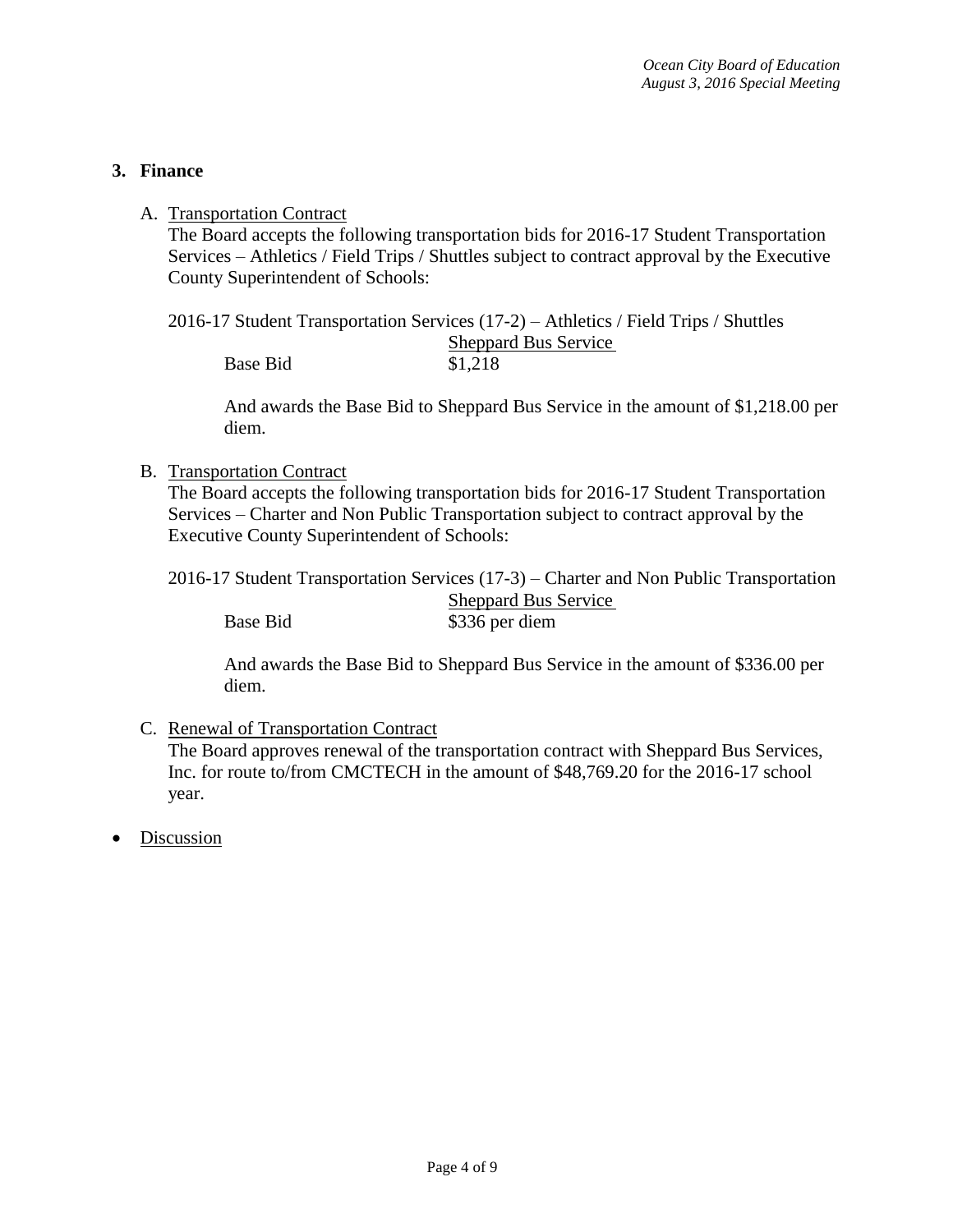- **4. Personnel** (All motions are upon Superintendent's recommendation:)
	- A. Substitutes (Attachment #4.A) roll call vote The Board approves the attached criminal history approved/HIB trained substitutes for summer 2016 and the 2016-17 school year.
	- B. Side Bar Agreements (Attachment #4.B) roll call vote The Board approves the attached Side Bar Agreements regarding co-curricular activities and advisor stipends between the Ocean City Education Association and the Ocean City Board of Education.
	- C. Resignation High School Co-Curricular Activity Club Advisor roll call vote The Board accepts the resignation of Brenda Colon-Smith, co-curricular activity club advisor for High School Spanish Club, effective for the 2016-17 school year.
	- D. Resignations High School Coaches roll call vote The Board accepts the resignations of the following High School coaches for the 2016-17 school year:

Ann Marie Mercado, co-assistant field hockey coach Angelo DiBartolo, assistant wrestling coach Allison Thonsen, girls' freshman lacrosse coach

- E. High School Coaches, Stipends and Volunteers (Attachment #4.E) roll call vote The Board approves the attached coaches, stipends and volunteers for the 2016-17 school year.
- F. High School Extension Program Certificated Staff and Stipends (Attachment #4.F) roll call vote

The Board approves the attached High School extension program certificated staff, at a rate of \$30 per hour, for the 2016-17 school year.

- G. High School Cafeteria Person-in-Charge roll call vote The Board approves Deborah Kafkalas, High School cafeteria person-in-charge for the 2016-17 school year at a stipend of \$400 per year.
- H. Leave of Absence High School Certificated Staff (Attachment #4.H) roll call vote The Board approves employee #1453, a paid leave of absence, effective September 13, 2016 through on or before October 25, 2016.
- I. Change in Assignment High School Certificated Staff roll call vote The Board approves the change in assignment for Dane Tabano from High Teacher of English to High School Guidance Counselor, effective August 15, 2016 through June 30, 2017, at \$82,166 (includes additional 10 day guidance pay), MA+45, step 6.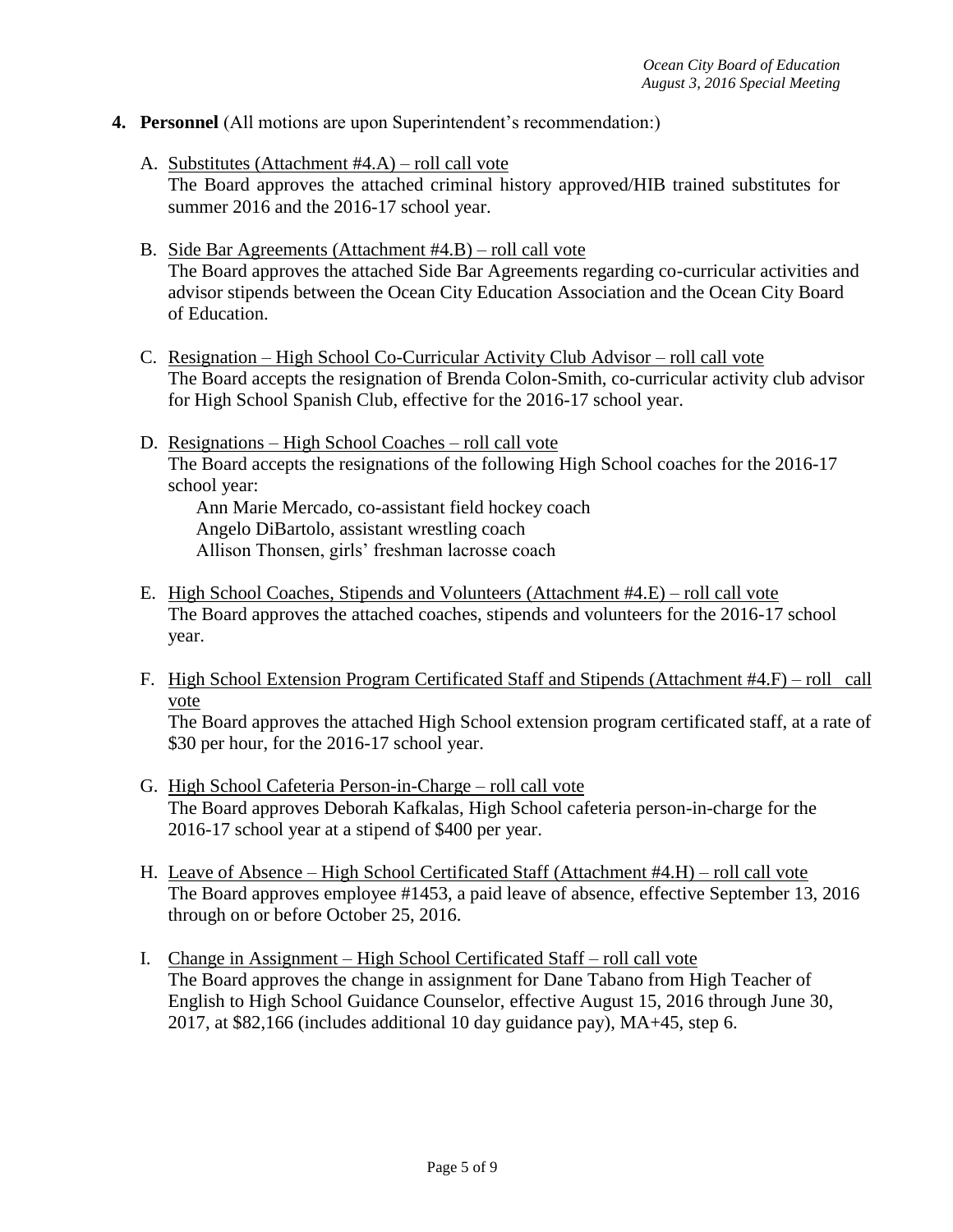- J. New Hire High School Certificated Staff (Attachment #4.J) roll call vote The Board approves Brian Schkeeper, High School Teacher of Music, effective September 1, 2016 through June 30, 2017, at MA+45, step 1, \$64,749.
- K. New Hire Primary School Certificated Staff (Attachment #4.K) roll call vote **(Ocean City Representatives Only)**

The Board approves Anthony DeLeo, Primary School Special Education Teacher, effective on or after September 1, 2016 through June 30, 2017, at BA+15, step 1, \$51,294\* (pro-rated depending on start date).

L. Leaves of Absence – Intermediate School Certificated Staff (Attachment #4.L) – roll call vote **(Ocean City Representatives Only)**

The Board approves the following leaves of absence:

Employee #2903, a FMLA/NJFLA intermittent leave of absence, effective on or around October 17, 2016 through October 28, 2016, December 12, 2016 through December 16, 2016 and January 3, 2017 through January 6, 2017.

Employee #0961, a paid leave of absence, effective September 1, 2016 through on or before September 23, 2016, with an expected return date of September 26, 2016.

M. Leave Replacement – Intermediate School Supportive Staff – roll call vote **(Ocean City Representatives Only)**

The Board approves to extend Sean Silverman as the Intermediate School leave replacement custodian, effective through on or before August 31, 2016, at a salary of step 1, \$37,441 (pro-rated).

\*pending receipt of official transcript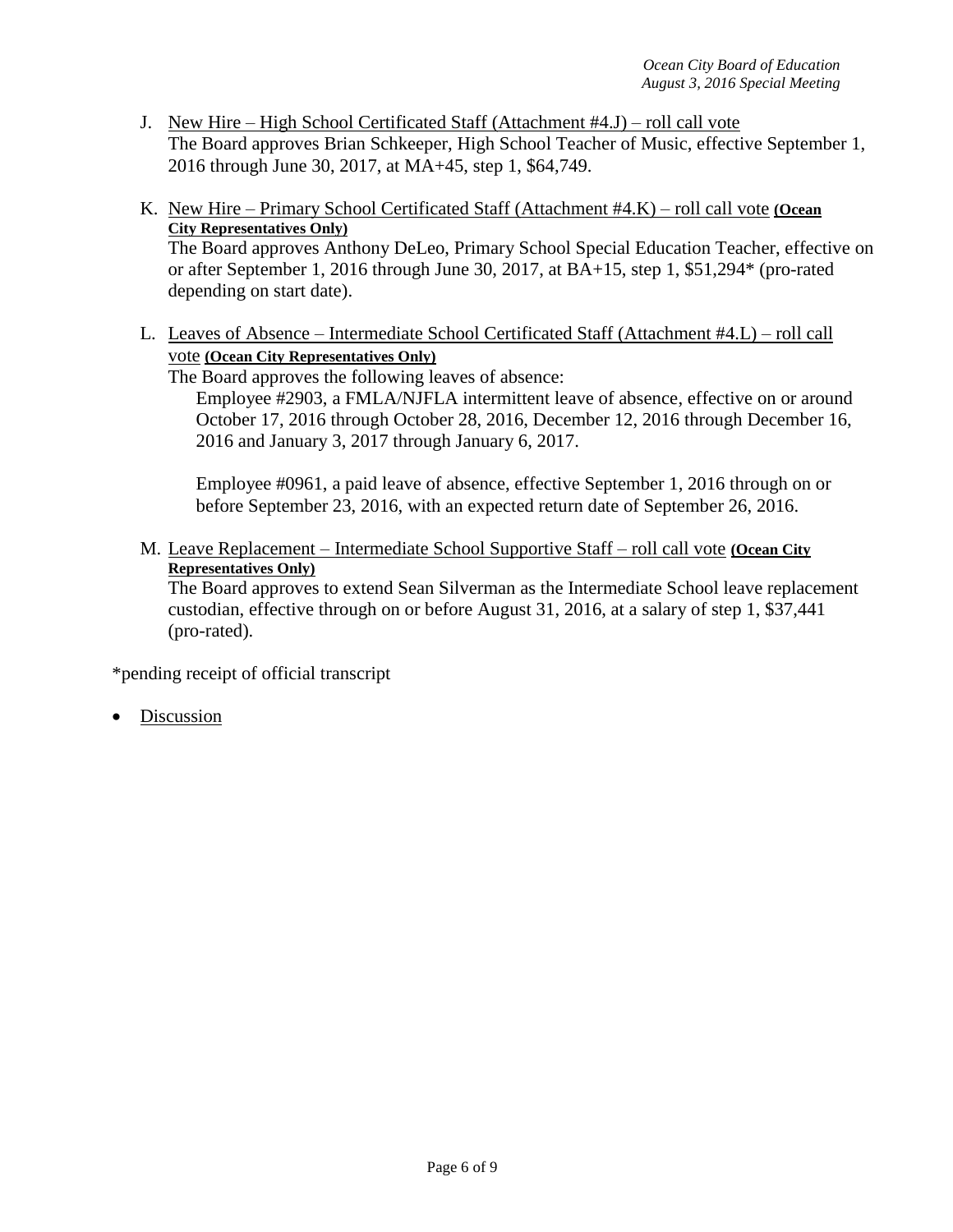### **5. Policy**

- A. Policies  $2<sup>nd</sup>$  Reading (Attachment #5.A) The Board approves the following replacements, additions and/or deletions to the Board Policy and/or Regulation Manuals.
	- New Policies
		- 8315 Data Breach
		- 8331 Student Data Privacy
	- Revised Policies 9541 Student Teachers
		- 5460 High School Graduation
		- 5530 Substance Abuse
		- 5306 Health Services to Nonpublic Schools
	- Revised Regulation 5530 Substance Abuse
- B. Policies  $1^{st}$  Reading (Attachment #5.B)

The Board approves the following replacements, additions and/or deletions to the Board Policy and/or Regulation Manuals.

- New Policies
	- 3125.2 Employment of Substitute Teachers
	- 8454 Management of Pediculosis
- Revised Policies
	- 1140 Affirmative Action
	- 1523 Comprehensive Equity Plan
	- 1530 Equal Employment Opportunity
	- 1550 Affirmative Action Program for Employment and Contract Practices/ Employment Practices Plan
	- 2423 Bilingual and ESL Education
	- 3124 Employment Contract
	- 3141 Resignation
	- 3159 Teaching Staff Member/School District Reporting Responsibilities
	- 3231 Outside Employment as Athletic Coach
	- 3240 Professional Development
	- 4159 Support Staff Member/School District Reporting Responsibilities
	- 5339 Screening for Dyslexia
	- 5514 Student Use of Vehicles on School Grounds
	- 5750 Equal Educational Opportunity
	- 5755 Equity in Educational Programs and Services
	- 8630 Bus Driver/Bus Aide Responsibility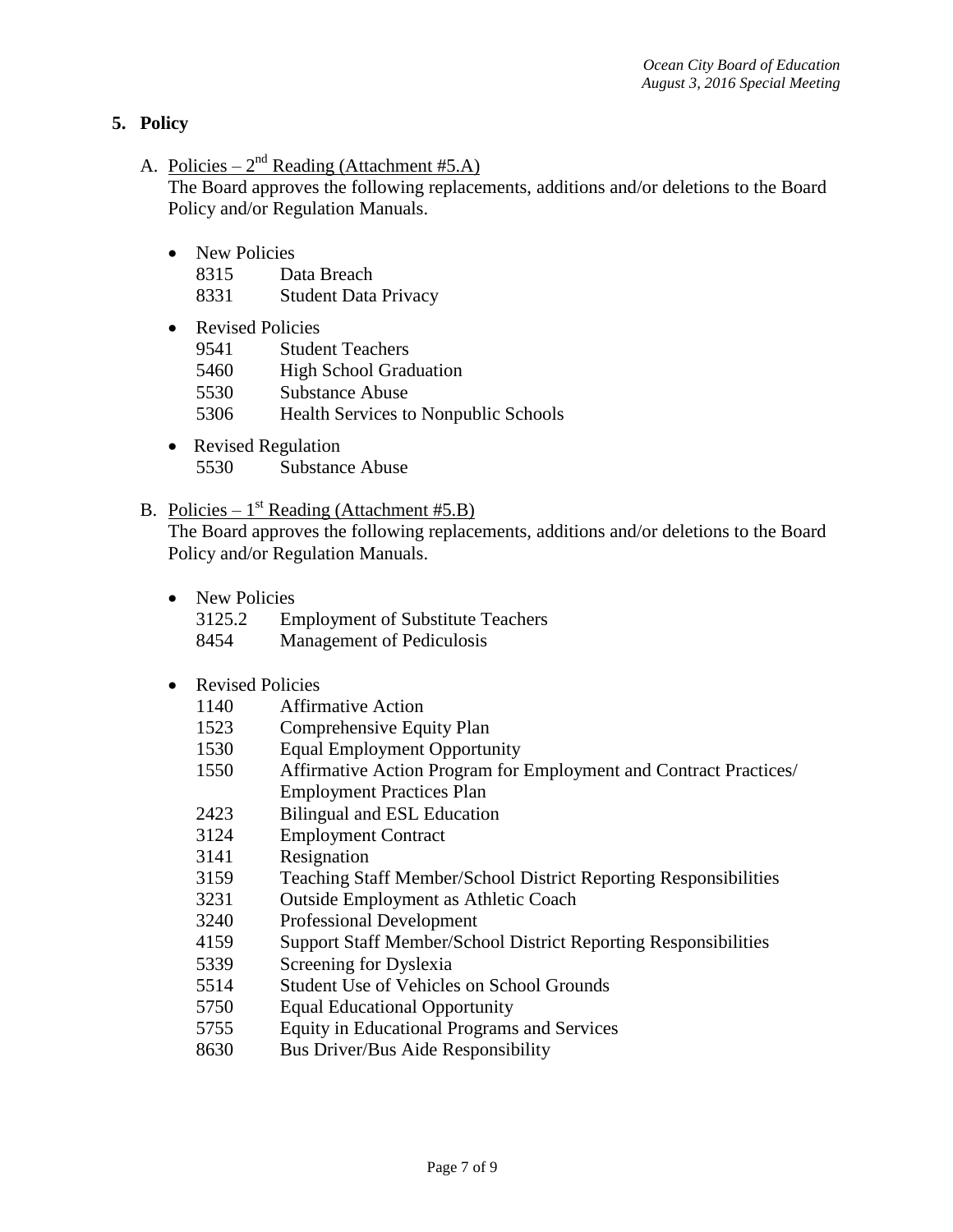- Revised Regulation
	- 1530 Equal Employment Opportunity Complaint Procedure
	- 2200 Curriculum Content
	- 2411 Guidance Counseling
	- 3144 Certification of Tenure Charges
- C. Deletion of Board Policies  $(1<sup>st</sup> Reading)$  (Attachment #5.C)

The Board approves the following replacements, additions and/or deletions to the Board Policy and/or Regulation Manuals.

- Policy 3244 In-Service Training
- Regulation 3244 In-Service Training 5514 Student Use of Vehicles
- Discussion